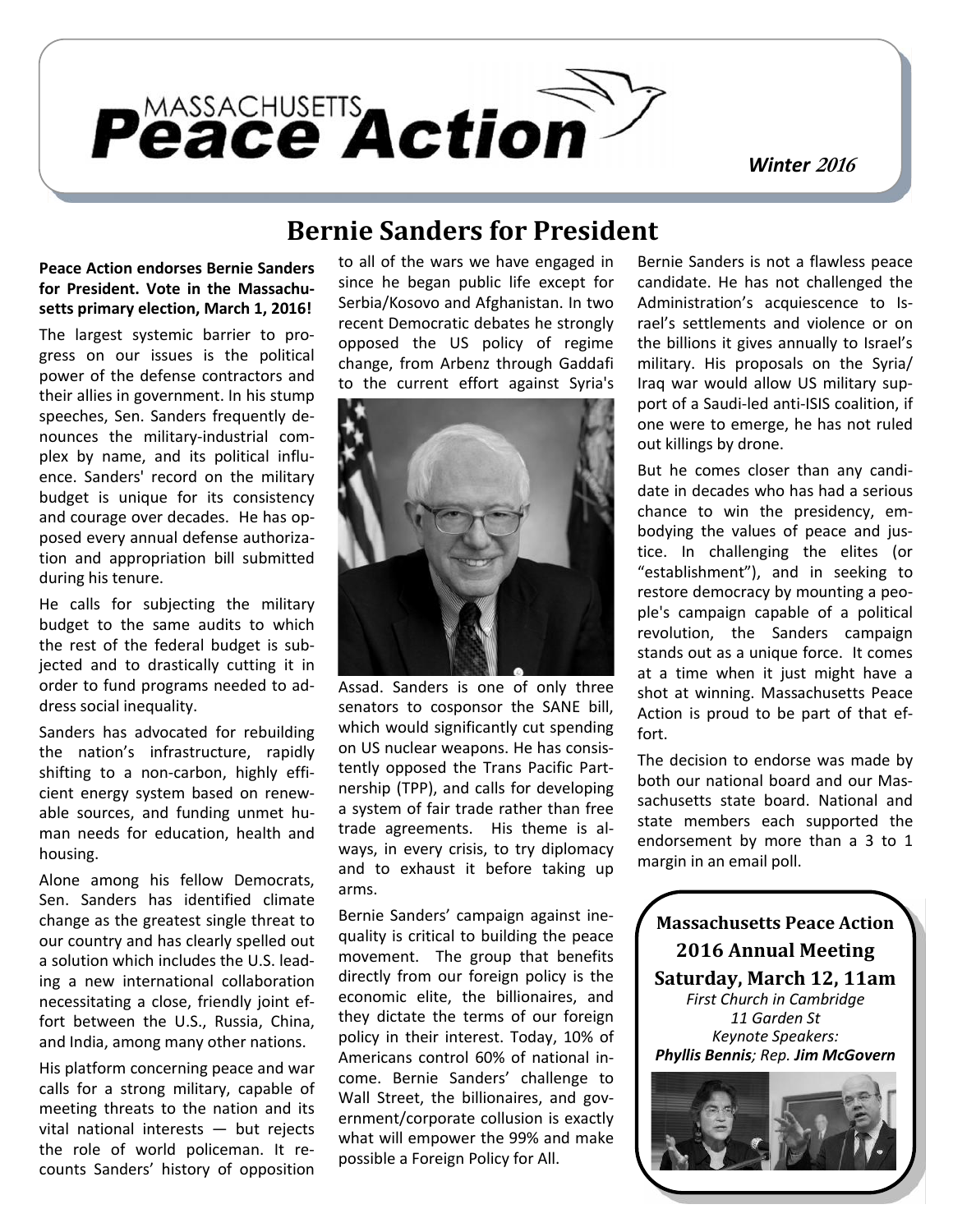# **Students Launch Peace Organizing Drive**

#### *Caitlin Forbes, MAPA Organizer*



Students L<br>
Organizer students<br>
Massachusetts war<br>
Peace Action has Pea Peace Action has focused on developing young leaders since 2014. We do this through our Stu-

dent Organizing Program, which identifies future student peace leaders and supports them in establishing college, university and high school student chapters. Like MAPA's working groups,

each chapter picks an issue of interest and then promotes a peaceful US response through activist and educational events on campus. These groups are giving the peace movement a voice on campuses across Massachusetts. Moreover, each organizer becomes an invested member of the peace community.

A sustainable peace movement requires youth involvement. Without it, we risk irrelevance. Although most youth are strongly pro-peace, there remains a disconnect between our movement and the youth population. Our Student Organizing Program counteracts this disconnect while bringing valuable and passionate voices to the peace movement.

Seed money came from the Steven Brion-Meisels Youth Fellowship, a fund created by our generous donors to support youth development in memory of our former board chair. The Student Organizing Program has made enormous strides over the past two years. Following in the footsteps of Peace Action New York State, we reach out to schools through career sites, professors and direct appeals, looking for students who are passionate about the peace movement and are interested in taking on a leadership position. Once a student organizer (SO) has been selected, he or she begins to work towards starting a campus-recognized Peace Action club.

As student outreach coordinator, I initiate all recruitment and I provide our SOs with continuous support. I am passionate about the peace movement, have a background teaching college students, and an advanced degree in literature with a focus on Islamic studies. I support each SO through weekly meetings, a student outreach manual,



*UMass student Mira Rifai at Dec. 10 vigil*

handouts and graphic design support, and consistent email support.

Our Student Organizers have been gaining continuous momentum over the past year.

We have gone from having one fledgling student chapter to having five student organizers.

Harvard Peace Action and Holy Cross Peace Action were both active chapters in the Fall 2015 semester and both are poised for recognition this spring as official campus clubs.

Harvard Peace Action focuses on nuclear disarmament, in particular the Don't Bank on the Bomb! Campaign, which challenges university investments that support nuclear weapons production. HPA sponsored physicist Max Tegmark for an exciting talk and question session in November.

With a focus on Middle Eastern issues, Holy Cross Peace Action hosted a documentary screening and discussion program and a lunchtime roundtable.

Two new SO's are starting work in Spring 2016, one at UMass Lowell and one at Emmanuel College. UMass Lowell's organizer is in communication with a graduate student peace group and has already begun developing useful contacts and garnering interest. Emmanuel's SO is committed to challenging Islamophobia and is excited to get the conversations rolling on her campus.

Alongside our college students, two high school organizers in Newton have been hard at work. Newton South Peace Action is in the middle of final requirements for official recognition, having already found a faculty advisor and fellow interested students. Jenny Horsburgh, an organizer at Newton North, has been hosting informal meetings with her classmates and bringing them to MAPA events. A poised 16 year old, Jenny chaired a panel in front of 250 people at our "Building Sustainable Security" conference in November 2015, got her photo in the Boston *Globe* at our vigil on December 10 (page 5), and has recently joined our board as a student representative.

We are committed to continuing to grow our Student Organizing Program. We welcome applications from student activists and donations to support the work (please write "Steven Brion- Meisels Fellowship" on the memo line).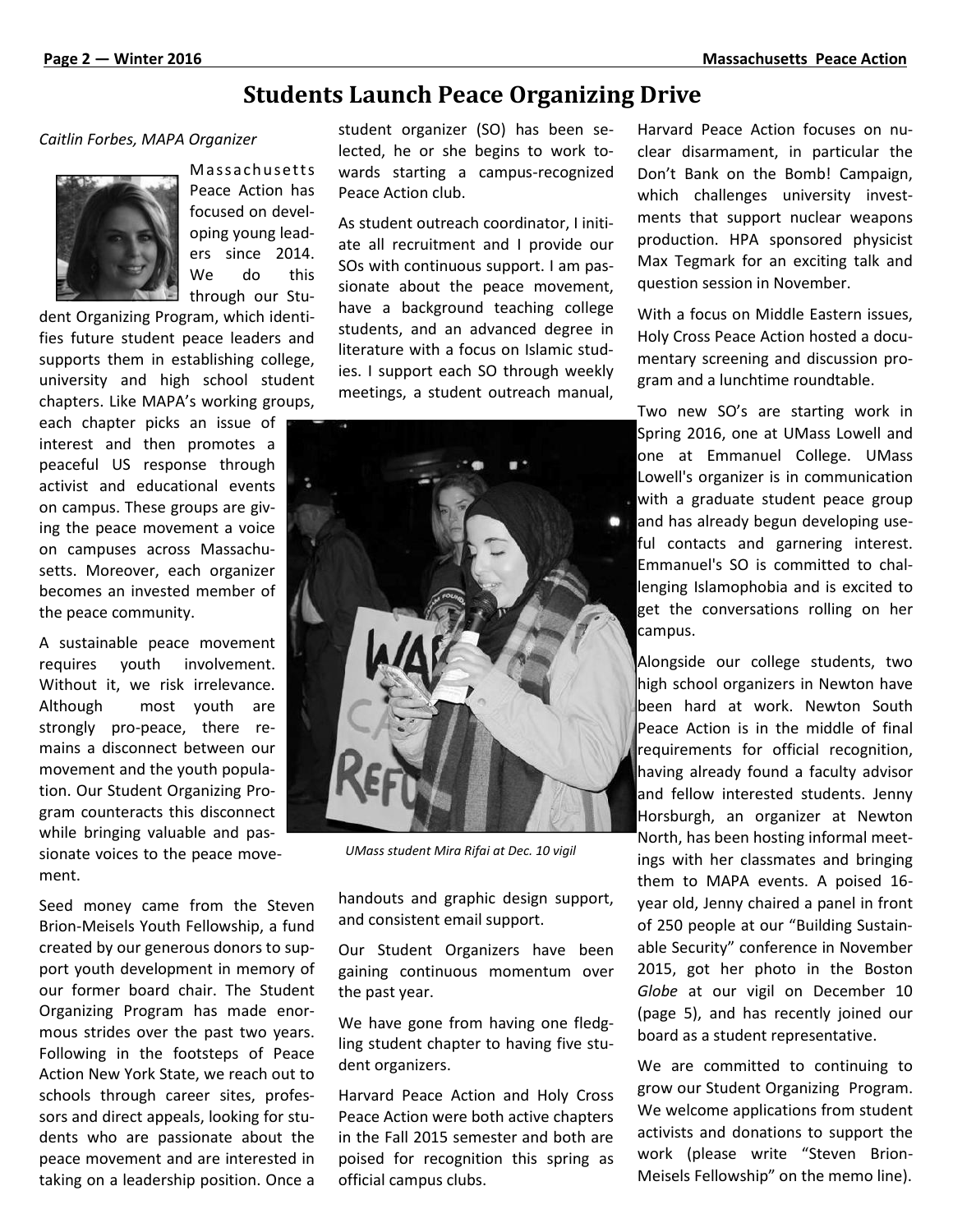# **Looking Back at 2015 and Ahead at 2016**

#### *John Ratliff, Cambridge*



2015 ends and 2016 begins on a note of cautious hope. After December's U.N. Conference on Syria, chaired by Secretary John Kerry, the U.S. and Russia mounted a

visible concerted push encouraging each country's allies (many of whom have objections) to implement the measures outlined in the joint declaration of October 30. It calls for a cease-fire and negotiation under UN auspices of an agreement to resolve the Syrian civil war, which has cost over 250,000 lives and made many millions of Syrians desperate refugees in their own country, neighbor-

ing lands, and in Europe and beyond.

The Iran nuclear deal went into effect January 16. Iran sent 98% of its enriched uranium out of the country, destroyed the core of its Arak reactor, and decommissioned most of its centrifuges, making it impossible for Iran to build a nuclear bomb for at least 15 years. In return, the US, UN,

and EU dropped their sanctions on Iran, opening the country to international trade and freeing up billions of Iranian assets which have been frozen for years. The Iran deal has reduced the tensions which many had felt made war with Iran almost inevitable.

Neither of these actions occurred in a vacuum. We in the peace movement have played an important role from the beginning, opposing our government's effort to impose military solutions in Syria and defending victories at the negotiation table. In a massive antiwar turnout in fall 2013 the American people blocked an earlier effort to bomb Syria

and forced a turn to diplomacy. With people power this summer we supported the Iran nuclear deal against a massively funded effort to undermine and overturn it, which threatened to leave no other options but war.

#### **Building Sustainable Security**

Massachusetts Peace Action convened the **Building Sustainable Security** conference November 21 at Harvard Law School. Attended by some 325 people, the conference brought labor, racial justice, anti-incarceration, and climate justice activists together with peace activists to examine the ways our struggles are linked. 15 workshops examined a variety of movement-building strategies.

The Paris COP-21 Conference was cau-

out. Mass. Peace Action played a part in these victories as well. Our conferences on Convergence, a Foreign Policy for All,l and Building Sustainable Security educated participants on the need for a foreign policy that places the peoples' interest for survival ahead of the need for corporate profit and advocated a unity of movements to struggle for the future. We are organizing peace movement participation in the campaign for climate justice and in the movements for racial and economic justice.

2015 ended with a new budget agreement which avoided a federal government shutdown and avoided many of the worst provisions which Republican legislators had attempted to impose. But it increased military spending, already lar-



ger than that of the next 9 publican legis-<br>mpose. But it<br>g, already lar-<br>ger than that<br>of the next 9<br>c o u n t r i e s<br>c o m b i n e d ,<br>c m b i n e m i h mpose. But it<br>g, already larger than that<br>of the next 9<br>c o u n t r i e s<br>c o m b i n e d ,<br>and commitand committed us to the first year of a trillion dollar nuclear weapons modernization drive which literally threatens the existence of the human race. As US and Russian jets fly over

Building Sustainable Security conference Syria, supporting different

sides in a deadly civil war, we need to get back to serious work for the abolition of nuclear weapons before someone uses one of them again.

Massachusetts Peace Action focused on nuclear disarmament, building the Peace and Planet mobilization in April and the Remember Hiroshima events in August.

In 2016, the presidential candidates will discuss all our issues and we have a great opportunity to mobilize the voters. Americans are fundamentally for peace but they are also subject to fear. We must reach them with our message in 2016.

tiously hailed as a very important first step to prevent or at least limit devastating climate change. Officials representing most of the nations in the world agreed to targets and to specific steps each would take to reduce its carbon footprint. The voluntary commitments were far too small to save the planet, but the agreement included periodic check-ins and modification.

It was the people of the world, led by young climate activists and scientists, who should get the credit for the important victories they won in Paris and for decisions against the Keystone XL pipeline and Arctic drilling as 2015 closed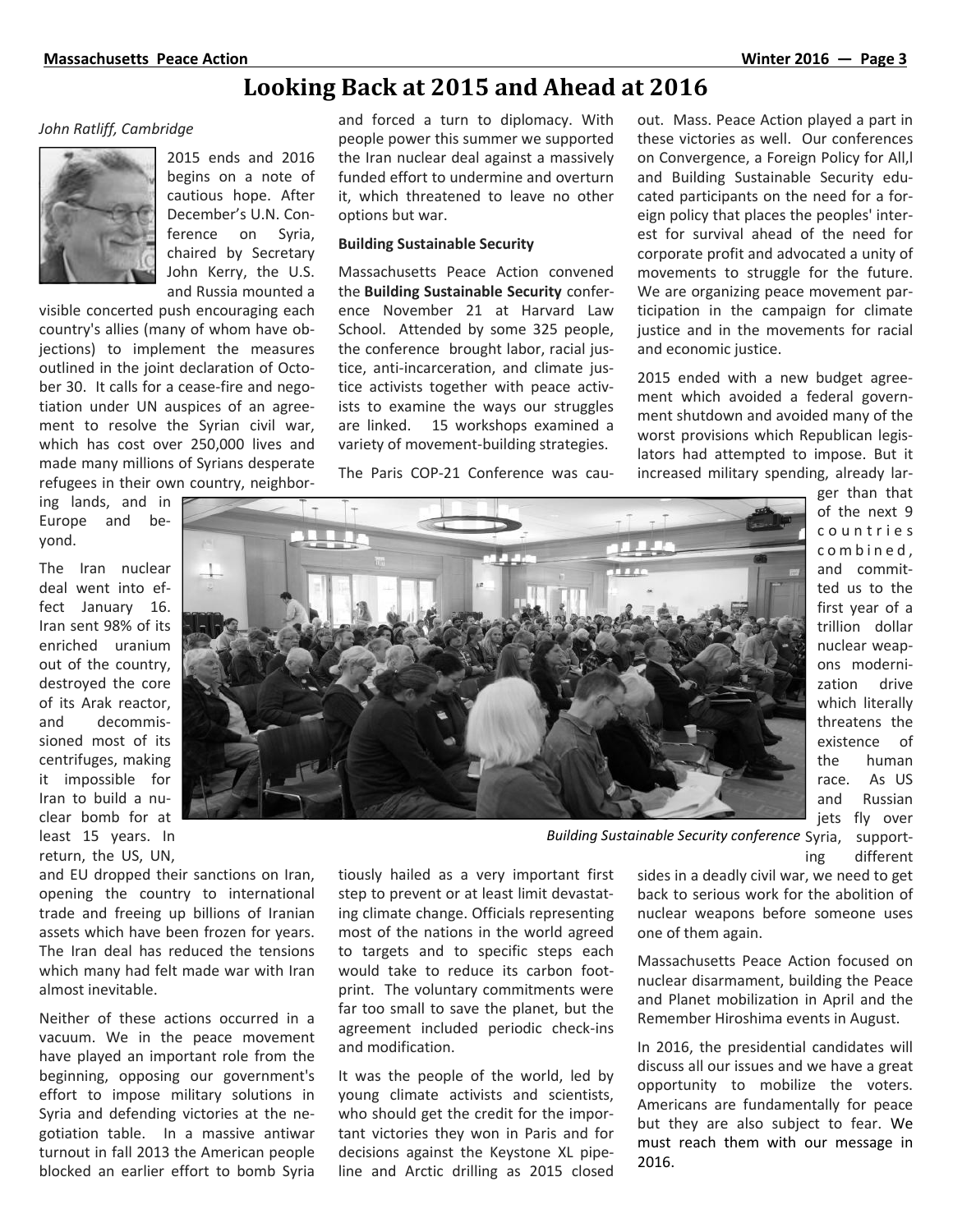#### **Welcome Refugees—No to Islamophobia!**

#### *Hayat Imam, Dorchester*

*Remarks at "Welcome Refugees—Stop the Bombing" Vigil, December 10, 2015*



Fifty years ago, along with millions of other immigrants in our history, I came to these shores as a Fifty years ago, along Today, ins<br>with millions of other large num<br>immigrants in our brothers are<br>history, I came to<br>these shores as a The UN say<br>young Muslim forcibly dis<br>woman. Over the and South ! woman. Over the years, I learned, and I

educated others; I worked, and I employed others; I trusted, and I was trusted; I loved you, and you loved me back; I made a home here, and I felt at home. Today I hear, if I go abroad, I will not be welcome to come back again to my country. I want to tell my fellow American, Donald Trump, that this is NOT OKAY!

It does not fit into the values we and millions of others in this country are committed to. We are not a nation that brands all Christians for the actions of some, nor all Jews for the actions of some, nor all atheists for the actions of some. We must not do this to Muslims. Like every group, Muslims come in all stripes. Some manipulate the message of peace in Islam to suit their needs, and



others practice compassion and truth.

Anti-extremist efforts are rising strongly in the global Muslim community. In Indonesia, 50 million Muslims have started a peace campaign to counter extremists and denounce the self-proclaimed Islamic State in Syria. Across the US and Europe, Muslim groups are rejecting and condemning extremist actions.

In New York, non-Muslims are beating and attacking Muslim men, women and children. So-called leaders like Trump are only leading in one thing, and that is fomenting hatred. I reject their brand of intolerance!

Today, instead, we have come out in large numbers to welcome our Syrian brothers and sisters to this country.

The UN says there are 60 million people forcibly displaced as a direct result of the wars in Syria, Afghanistan, Iraq, Yemen and South Sudan. The largest number are

Syrians. I was lucky enough to live in Syria for two years as a child and I have wonderful memories of it! Four million Syrians have fled for their lives, caught in a bitter civil war. The USA is implicated as well: Syrians have experienced more than 7900 air strikes by US planes, which are now joined by Britain, France and Russia. The bombs are targeting IS, but civilian deaths are inevitable.

Bombings and war are no answer. After we bombed Iraq to smithereens, we disbanded the Baath party civil servants, and systematically destroyed the institutions and civil structures of Iraq. The resulting vacuum

was filled by factions, often leading to the rise of was filled by<br>
competing<br>
factions, of-<br>
ten leading to<br>
the rise of<br>
irrational<br>
forces, as in<br>
the senses decades-old and<br>
the senses forces, as in the emergence of IS. We then similarly destabilized Libya.

Bombings only cause suffering for innocent men, women and children. In the name of the millions of suffering Syrians who have lost everything, we ask for a complete ceasefire from all sides and diplomatic efforts to get every key group in Syria to the table for dialogue. It may be hard for us to believe this, but Syrians have the right, and the means, to sort out their own problems. A good example of this: today, the Syrian government and local rebels have succeeded in negotiating a truce in the city of Homs. However, let's keep in mind that outside military intervention makes internal solutions impossible.

In the meantime, to those Syrians who have weathered so much and sacrificed everything to come to our country, we welcome you here!

### **What will it Take to Bri**

*Jeff Klein, Dorchester*



As the war in Syria enters its sixth year, hundreds of have been killed and mil-

servants, and<br>estroyed the<br>ivil structures<br>ilting vacuum<br>was filled by<br>competing<br>factions, of-<br>the localization of the Syrian go lions have been forced to become refugees. It is now more important than ever to recognize the decisive role of outside forces in fueling the conflict. And it's not just in the bombings by the US and its allies or the introduction of Russian air power on behalf of the Syrian government. Foreign intervention was involved from the very beginning of the conflict.

> This is not to deny that Syrians had ample reason to resent the decades-old authoritarian state whose leadership Bashir al-Assad had inherited from his father Hafiz. When the currents of the Arab Spring reached Syria in 2011, there was already a volatile mix of discontent, especially in Syria's provincial cities, where the population swelled with impoverished and unemployed migrants – most of them religiously conservative -- from a countryside devastated by a multi-year drought.

> But outside interests were also active in fomenting unrest. Documents which have come to light

ET Syria enters its<br>
Syria enters its<br>
sixth year,<br>
hundreds of internal opposit<br>
thous a n d s<br>
live and s<br>
this internal opposit<br>
thous a n d s<br>
live the seen internal opposit<br>
thous a n d s<br>
live the seen internal oppos through WikiLe sources illustrate US and its allies to Syrian regime l internal oppositi  $2011.$  The sim narrative of pe violently suppres ian government years of organizi gious extremist supported by t chies, especially ! These efforts had "promoting dem gion where the ples about backi rial regimes. Rat independence fr and its coalition Lebanese Hez "resistance front Israeli-Saudi he made it a targe conflagration ur US invasion of I the Saudi and Qa enabled by Syria' Turkey have espe violence that i apart.

If foreign interv root of the Syria international acti sary to bring th close. However, obstacles to prog lomatic front.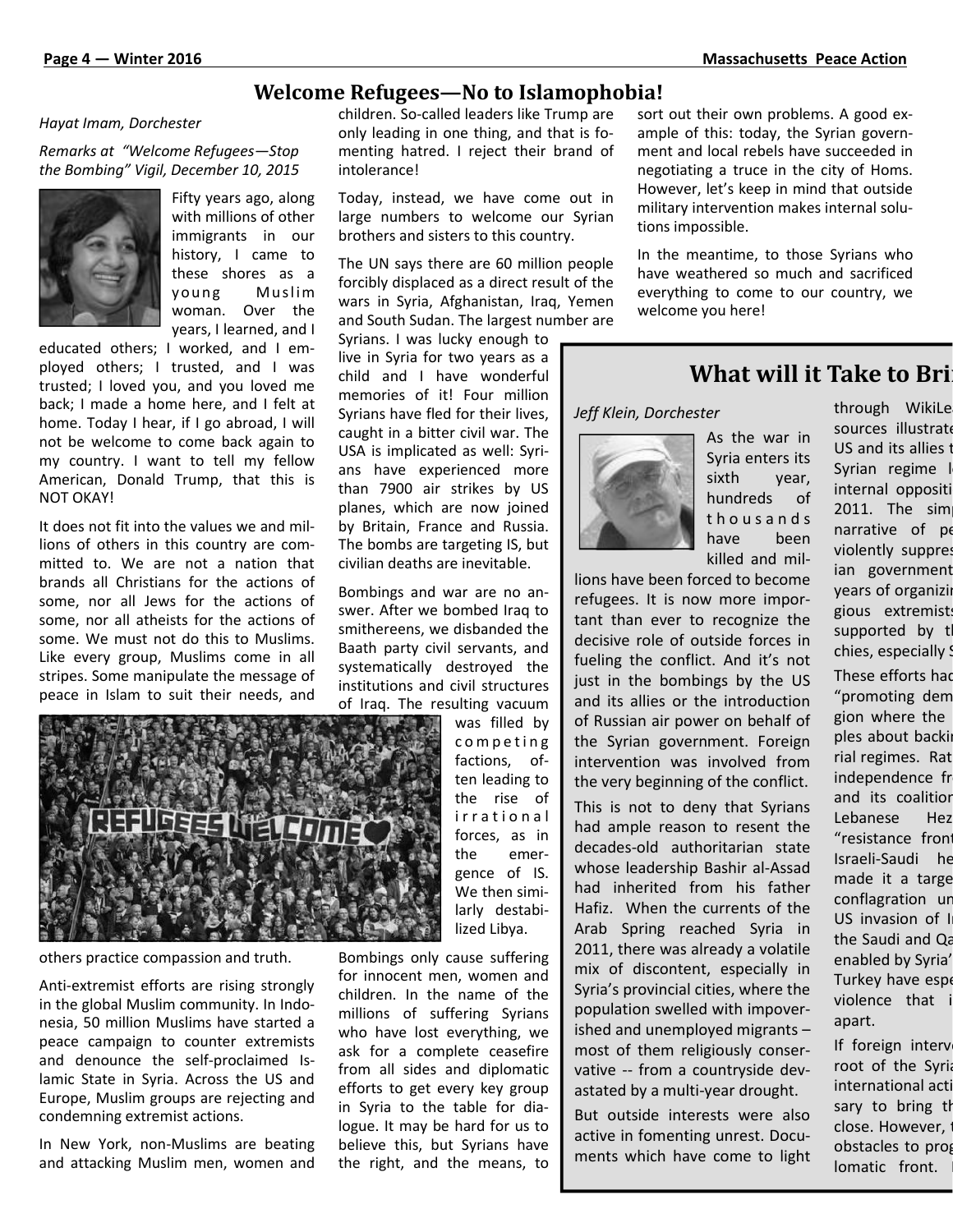#### *Jenny Horsburgh, Newton*

*Remarks at "Welcome Refugees—Stop the Bombing" Vigil, December 10, 2015*



Yesterday morning at school, a friend began complaining about Hillary Clinton. Initially, I nodded along, but then she said, "Hillary

#### **Fear, Knowledge and War**

wants to raise the number of Syrians we're taking in to 60,000 and I don't think it's a good idea. Is that even safe? I mean, all these mass shootings we've been having lately, they've all been by Muslims."

I was pretty thrown. I told her, "There was a shooting at Planned Parenthood in Colorado just recently by a white, non- Muslim, American man."

> She ignored that and went on to say that it is "in their religion" for Muslims to commit violence.

"No, it's not," I said. I tried to explain the difference between Muslims and extremists like ISIS who are perverting Islam. It's a far too long and complicated story to explain during the ten minutes of homeroom, though.

As soon as news broke of the Paris and then San Bernardino attacks I heard the expected hysteria, fear-mongering and prejudice. This was the first time I'd run into such Islamophobia and my friend didn't come up with this herself. It's something that she has been taught by the dangerous narratives in our country. No wonder the emails that arrive in my inbox tell me that the American support for war is high. What I heard from my friend is the rhetoric that people are swallowing. This is the story presented as truth: we are under threat, Muslims are at fault and we can't accept them into our country because they would endanger us.

Never mind that refugees are fleeing the same people we're thirsting for war with. Never mind that these refugees are victims, not aggressors. Never mind that it was our military's misadventures that caused the crucible of instability and brutality and devastation that spawned ISIS. Never mind that we bear heavy responsibility not to turn our backs on the refugees we created. Never mind that 60,000 people isn't so much compared to the numbers that countries like Lebanon and Jordan are shouldering. Never mind that fear, ignorance and the impulse to rush to military solutions first were what landed everyone in this lunatic blowback machine to begin with. To reject refugees plays right into the hands of ISIS and their beliefs about the West.

But no, never mind all that. (Actually, please do mind.) The line is the same as it always is: be afraid, be very afraid.

Fear is useful to the architects of war and other foreign policy. The fear that makes us malleable is a tool that will be used against us, to drum up support for wars. This is the fear that makes us accede to legislation that strips away our rights and laws--like the Patriot Act--and to wars that drain money and human lives. This is the fear that spirals into apathy when our reaction is to batten down the hatches and seal ourselves off from what we may call terrorism.

Fear is inevitable in our volatile world, and it may well be justified. But that we are so willing to accept spoon-fed fear is scarier to me than the amorphous threat of the terrorists, the newest enemy of the week, who are coming to get us.

Knowledge is one of the best antidotes to mindless, racist fear. Awareness of the facts on the ground and the possible courses of action. What will cause the least damage and heal the most wounds that we have been creating for so long?. And the knowledge that this atmosphere of fear and instability and warmongering is a strategy, advancing the interests of the corporate and military elite. It has been done before and it will be done again. To quote a line from the punk rock band Anti-Flag in its song Anatomy of Your Enemy (10 Easy Steps to Create an Enemy and Start a War): "We need to see these tactics as a weapon against humanity and not as truth."

### **What will it Take to Bring a Just Peace to Syria?**

aks and other e efforts by the to destabilize the ong before the on broke out in ple mainstream eaceful protests ssed by the Syr- $\colon$  overlooks the ng by armed relis financed and he Gulf monar-Saudi Arabia.

I little to do with ocracy" in a re-US had no scrung other dictatoher it was Syria's om US interests n with Iran and bollah in a t" opposing USgemony which! t. The sectarian leashed by the raq, financed by tari regimes and s NATO neighbor ecially fueled the s tearing Syria

ention is at the an conflict, then ion will be necesne fighting to a there are serious gress on the dip-Russian military

intervention may have staved off battlefield defeat of the Syrian government, but the rebel forces are far from being beaten and can still rely on massive financial and military support from their Gulf allies. Meanwhile, heightened tensions between Saudi Arabia and Iran make inclusive negotiations more difficult – which may have been the aim of the provocative execution of a Shi'a cleric by the Saudi regime.

As for the US peace movement, our principles should be to oppose the illegal bombing of Syria by the US and its allies; stop all outside military and financial support for rebel groups; pressure US allies, especially Turkey and the Gulf States, to halt their funding and arming of opposition factions within Syria; pursue diplomatic efforts -- including with Russia and Iran -- conforming with international law and the UN Charter, to stop the fighting and advance a peaceful political solution; and increase funding for refugee relief, preferably through UN agencies.

The future of Syria is for Syrians to decide, but we should support, in principle, an outcome that protects the rights and safety of all Syrians, including women and ethnic/religious minorities.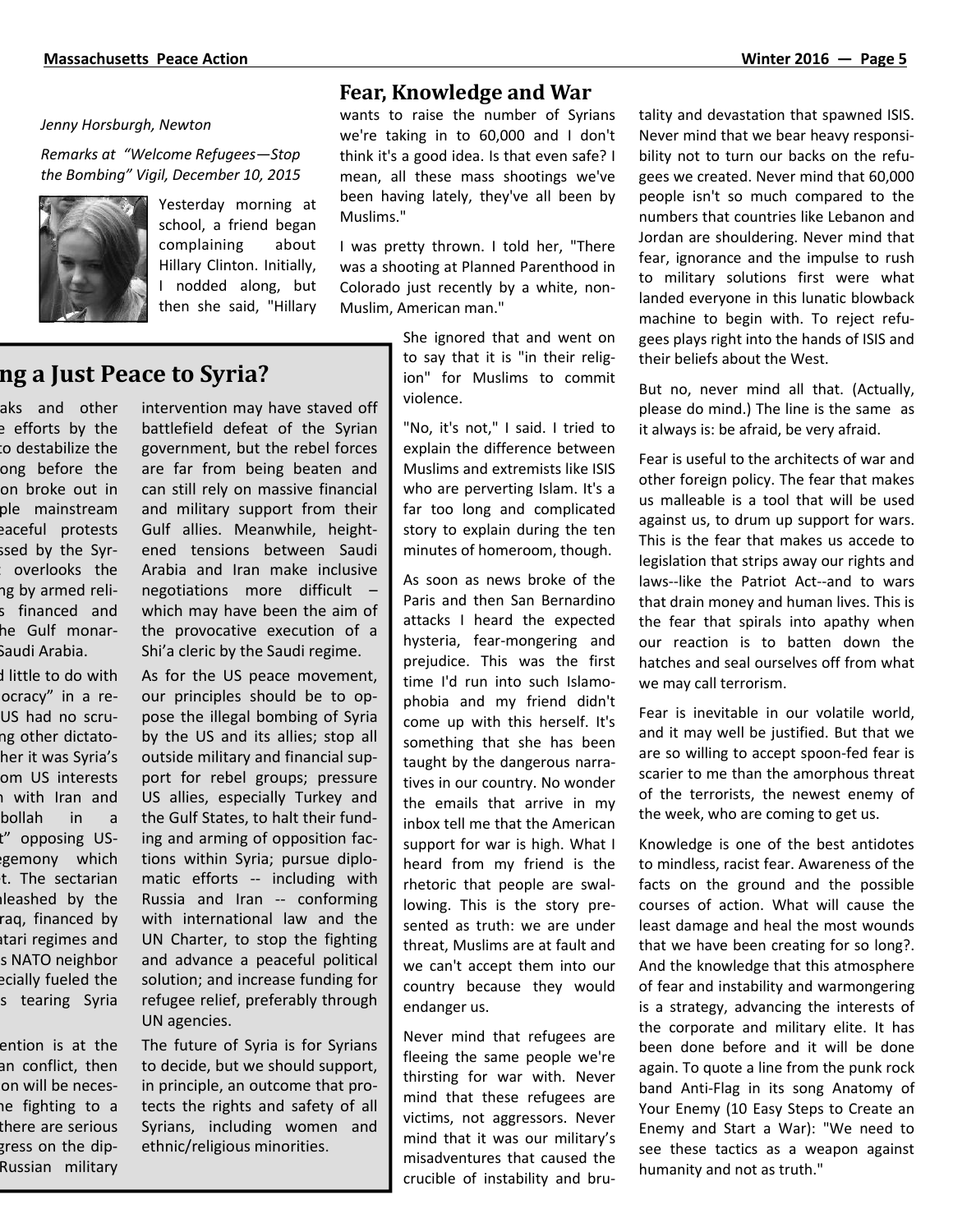## **Making the Connections: Climate and Peace**

#### *Rosalie Anders, Cambridge*



The Pentagon calls climate change a **MANITE LIFE COTTLECT**<br>
Impridge is interconnecte<br>
The Pentagon calls<br>
climate change a<br>
threat multi- How can we<br>
plier. Drought and moral, economic plier. Drought and desertification of agricultural land has destabilized Syria

and Mali. Millions of people have suffered from the ensuing violence. Water conflict looms over India, Pakistan and China, three nations bristling with nuclear weapons. Control

over access to water is a key issue in the territorial struggle between Israelis and Palestinians. When there's not enough food, water, shelter or work, violence can thrive.

While some places have too little water, others have too much, and virulent storms and flooding

have also affected millions of people. The number of climate and war refugees continues to grow, with no solutions in sight.

The United States puts the military at the center of its approach to foreign conflict. The military uses staggering quantities of resources—land, people, money and technological research but offers few real solutions and in fact often makes matters worse. U.S. planning for dealing with the global unrest caused or abetted by climate disruption mostly centers around military thinking. The lesson that violence begets violence is not one that our nation has learned yet.

Working to stop climate change is interchangeable with working for peace. Both movements are based on a reverence for life and desire not to destroy it, a realization that the world is interconnected, and a commitment to a more equal world. Many peace activists are also climate activists.

How can we best translate these moral, economic and strategic connections into effective collaboration? Do peace and climate activists share a similar timetable for action? Are we working in the same venues? Trying to reach the same people? Is there agreement that we won't make the changes needed until we tackle exploitive capitalism?



At MAPA's November 21 sustainable security conference, speakers highlighted some potentially linking issues: campaign finance reform; a new economy that is greener and fairer, with less money for the military and more for creating assets like transit, education, renewable products; and promoting peaceful alternatives to international conflict, like negotiation. Might we come together more deliberately to work on 2016 elections, or to promote<br>the people's budget in Congress? the people's budget in Congress?

A new MAPA task force, partnering with climate justice advocates, will look at these questions with the goal of helping to make our work for change more effective. Join us as we tackle these key questions. The Iran nuclear accord was a breakthrough. A moment when negotiation overcame war mongering. The climate movement, the Paris climate agreement was also a

breakthrough, as the world's nations finally came together to commit to taking action. Let's build on this momentum. Contact the office to get involved.

# **Beyond Boston**

#### *Carol Coakley, Millis*

*Newton Ballot question wins!* The Boston Downwinders carried the message to shut down Pilgrim nuclear power plant now. The question on the ballot was, "..shall Governor Charles Baker instruct the Nuclear Regulatory Commission to revoke the operating license of the 43-year old Pilgrim Nuclear Power Station, because the safety of the public cannot be assured?" 69% said yes. Congratulations Newton!

**Watertown** Citizens for Peace, Justice and the Environment held a vigil in Watertown Square welcoming all refugees to Massachusetts. On Jan.  $31<sup>st</sup>$  an event sponsored by the Watertown Citizens Refugee Support Group will present the history and culture of Syria. Through personal stories, this event will strengthen connections and provide insights into the situation of Middle Eastern refugees and immigrants.

In **Fall River,** a dozen peace activists met at Government Center on Thurs-



Sheila Matthews photo

day December 10th to mark International Human Rights Day by showing their support for Syrian refugees. Fall River was one of several U.S. cities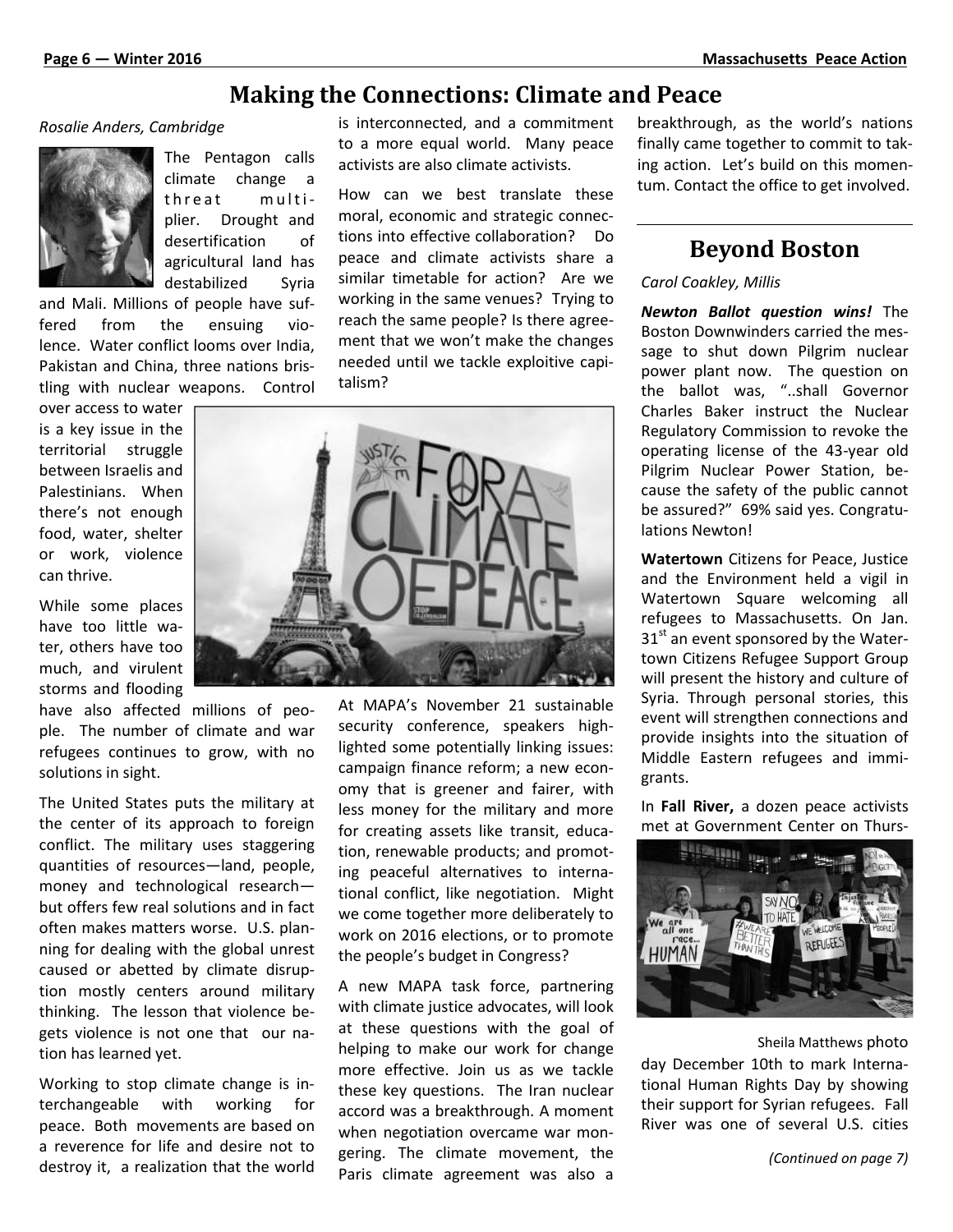### **"A New Day" Conference Organizes to Change US Israel/Palestine Policy**

*Hayat Imam & Jeff Klein, Dorchester*

Massachusetts Peace Action's Palestine/Israel Working Group organized a conference on November 14, 2015 entitled **A New Day: Organizing to Change U.S. Policy on Israel and Palestine**. Attended by some 165 people representing all 9 Massachusetts Congressional districts, it offered participants both a strong information base, as well as the opportunity to organize by district.

David Zackon convened the conference, and Jeff Klein gave

the political introduction ("our weapons and our diplomatic shield protect Israel from accountability"). The conference provided information and tools for creating organized pressure on our legislators. Just as Congress now feels it dares not go against the Israel lobby, our goal is to make Congress feel it is a risk to go against our wishes!

Palestinian/Lebanese journalist **Rami Khouri** proposed that we take advantage of certain positive changes in peoples' perceptions, especially in churches, youth and labor unions. Capitalize on the US public's bent towards fairness; show how the occupation of Palestine is the last vestige of colonialism; and insist that the US cannot mediate peace talks unless it advocates equally for the rights of both parties, not just of Israel.

**Nadia Ben-Youssef,** human rights law-



yer and advocate for the rights of Palestinian citizens of Israel, thinks it may be strategic to build bridges with folks below the very top tier, who are harder to reach, concentrating on the media, think tanks, and those doing work in the community. Exposing Israel's supremacist ideology can reach concerned people, students, people of color, building solidarity along the way.

**M.J. Rosenberg,** a former AIPAC employee who became critical of Israel, posits that the new generation of Jewish youth are not like their parents, so there is a chance to reach them. Democrats – more than Republicans -- are generally dependent on Jewish money, yet only 4% of Jewish voters choose candidates based on the Israel/

Palestine issue.

Since the conference, A New Day organizing meetings have been held in

> seven of the nine Congressional districts (all except McGovern and Tsongas' districts). The organizers addressed two proiects.

> **Israel Junkets:** Ten State Senators took an all-expenses-paid trip to Israel in December funded by a pro-Israel group – right after passing a pro-Israel resolution in the state legislature. We have met with the State Ethics Commission and

Mass. Common Cause and are working towards a formal conflict of interest complaint. Police chiefs and district attorneys, faith leaders, city councilors, and students have all been sent on fully funded vacations to Israel.

**Congressional action on settlements:** At least four CD groups have written to their House members asking them to advocate for reaffirming US policy on the "illegitimacy" of Israeli settlements in occupied Palestinian territory. Unfortunately, recent Congressional action – at the behest of the Israel Lobby – has attempted to blur the distinction between Israel proper and the West Bank settlements, in opposition to long -standing US policy.

that responded to a call by the Peace and Planet network to mark the occa-

sion with a message of solidarity with Syrian refugees and against Islamophobia.

**Metrowest** Peace Action met with State Sen. Karen Spilka to discuss her upcoming trip to Israel and asked that she seek information on the conditions of Palestinians in the West Bank. They have a follow-up meeting with her on Jan. 29

# **Beyond Boston (cont.)**

and are meeting State Sen. Richard Ross on Feb. 16.



*Holliston Reporter* photo

On January 26, **Milton High School's** Amnesty International Club joined Milton for Peace to discuss the legality and morality of drone strikes. Kade Crockford of the ACLU said that President Obama's targeted killing policy has overturned due process, Magna Carta, and centuries of law. BU professor and retired Col. Andrew Bacevich said there is little evidence US drone strikes destabilize targeted organizations; he urged the US not to attack ISIS militarily but contain it and do educational work to curtail recruitment.